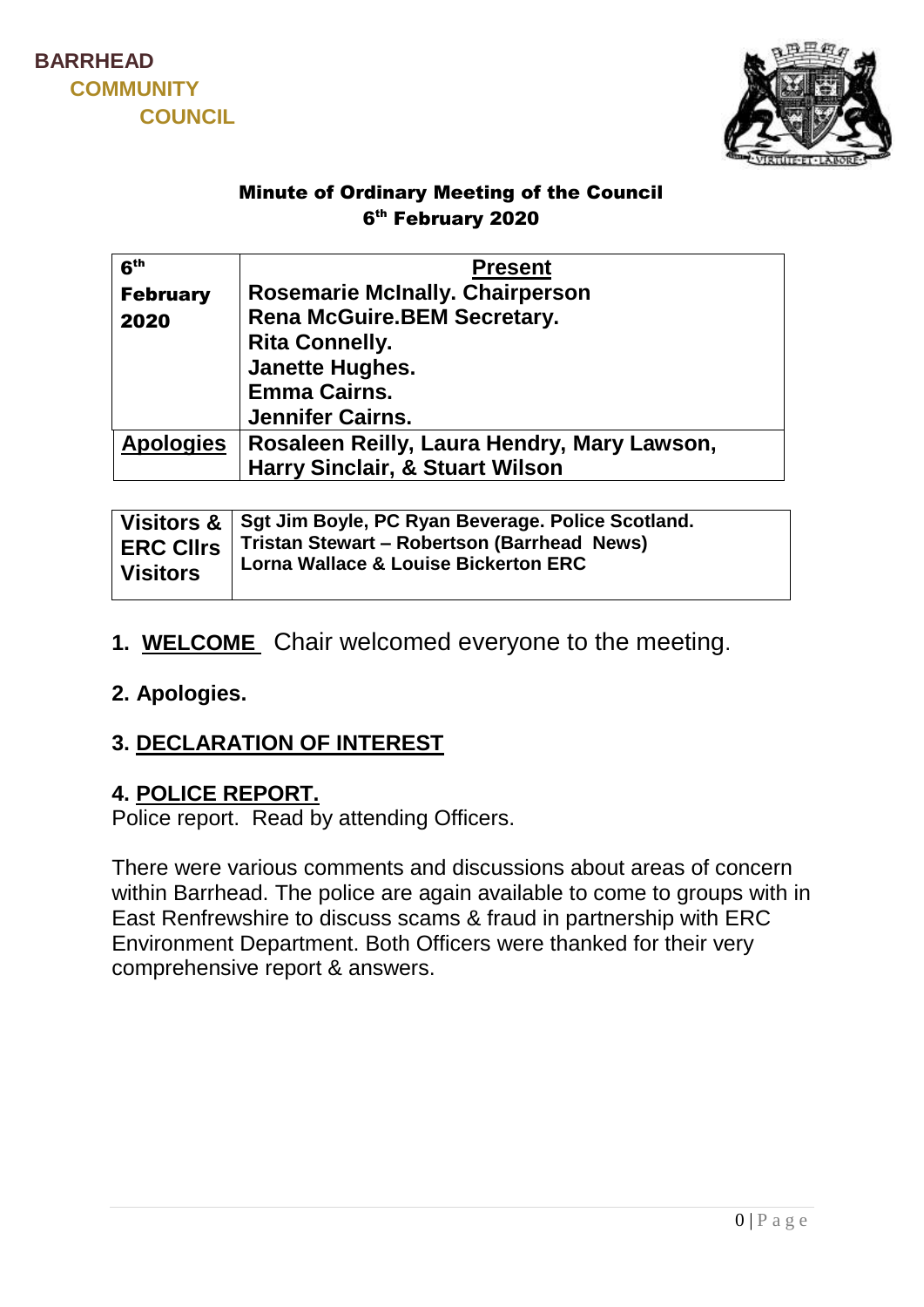### **5. Update on Cowan Park**

Louise gave a background report and all the previous work leading up to the following, paper attached.

Lorna Wallace spoke about the development plan for Cowan Park, this includes the Gatehouse Lodge, Signage, including Play Park, in 2019 there was an engagements group from Dunterlie, Aucheback, users of the Park, BHA, Corra, and these included pupils from Barrhead High School where a survey was completed with 1,062 responses with G78 Post Codes.

Questions asked by people who responded:

Gatehouse which could become a Cafe (already interest) Toilets, Bowling Green & more.

A further meeting was organised for October 2019 to update.

ERC have prioritised some funds for some change, which includes Gatehouse Lodge through RCGF (Common Good Fund)

Include me 2 have lodged an interest in running a cafe with employability interests; CCTV & Toilets would be included, there is currently no power supply in that side of the Park, only at the Bowling Green, however no funding is guaranteed.

ERC Capital would be used, would need to go to Cabinet, also requirement to go to court as the Park is a Common Good of the people of Barrhead to be approved for works to be done, with outcome of the completed Surveys would be used in that process.

Community Councils view is that CCTV has priorities above all, and a Park Keeper to be installed in the park on a permanent basis.

There was a discussion about a safe area for dogs; this has also been discussed with people who use the park with their dogs, it is hoped the park can hold bigger events, with Gatehouse in use safe place for dogs, whilst families can go for tea etc. Lorna & Louise with keep the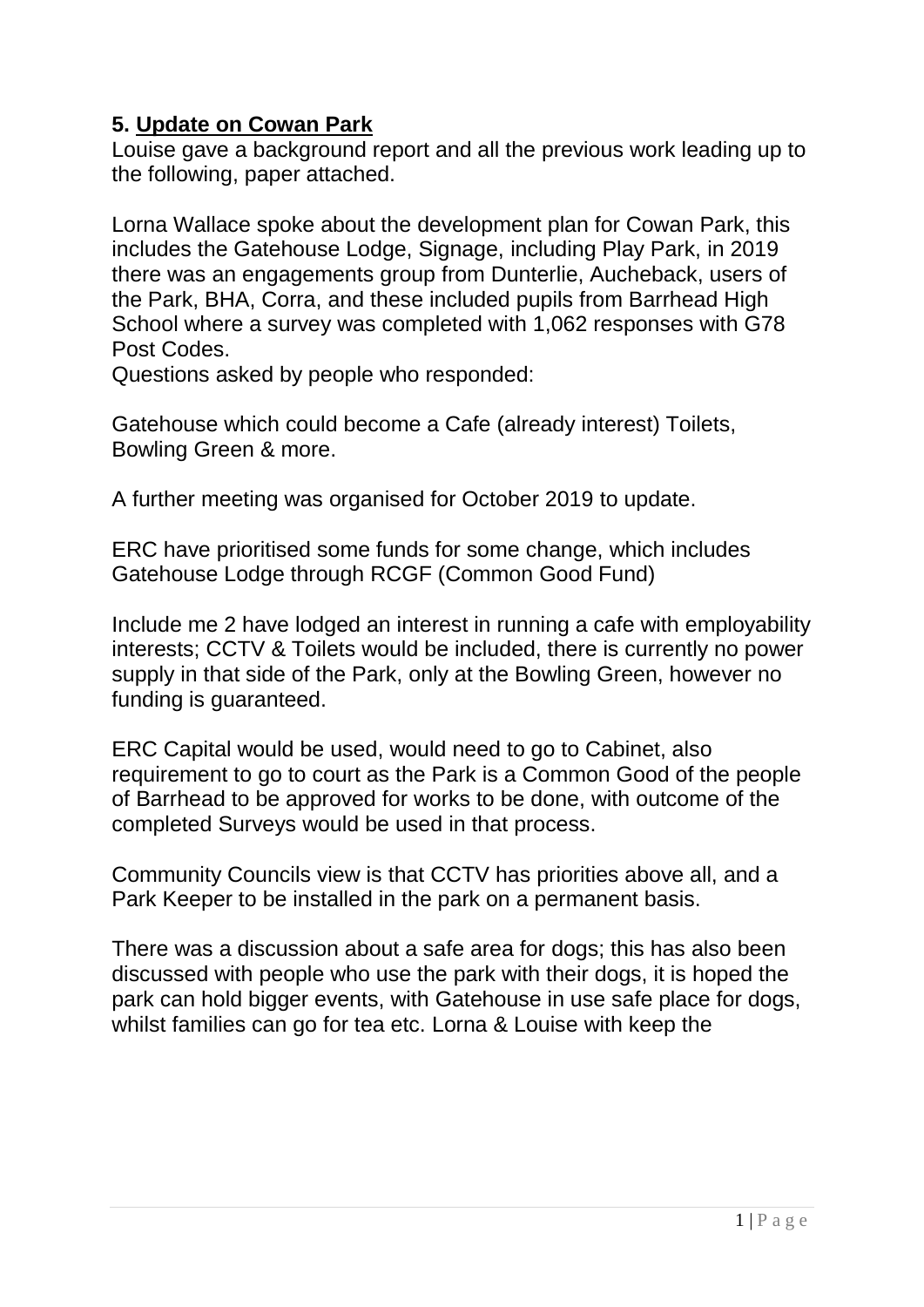Community Council up to date with the park; both were thanked for their Report.

# 6. **Minutes of previous minutes**

**None** 

#### **7.Approval of Minutes from Previous meeting**  N/A

# **8. Matters arising**

 $N/A$ 

# 9**.Secretaries Report & Correspondence**

\*Holocaust Memorial (attended by Rosaleen & Laura.)

\*Registration Fee  $(4<sup>th</sup>$  November 2019 -£40)

\*Basic Computer skills during February through WORK ER, held at the ARC

\*PUBLIC procession various organisations- Objections by 17<sup>th</sup> February 2020.

\*Skin Piercing& Tattoo License 194 Cross Arthurlie st Barrhead.

\*My place awards attached.

\*Climate Change emergency.

\*SCOTTISH rural action. Conference 26/27<sup>th</sup> February

\*Licensing attached.

\*Beat the street.

\*Hospitality Training attached.

\*Chex community Health information.

\*Scottish Community Council V E day attached

\*Healthy Barrhead attached

\*Temporary restriction Newton Ave 9.30am – 3.30pm 21st February.

\*Local places attached.

# **10. Chairman's Report**

N/A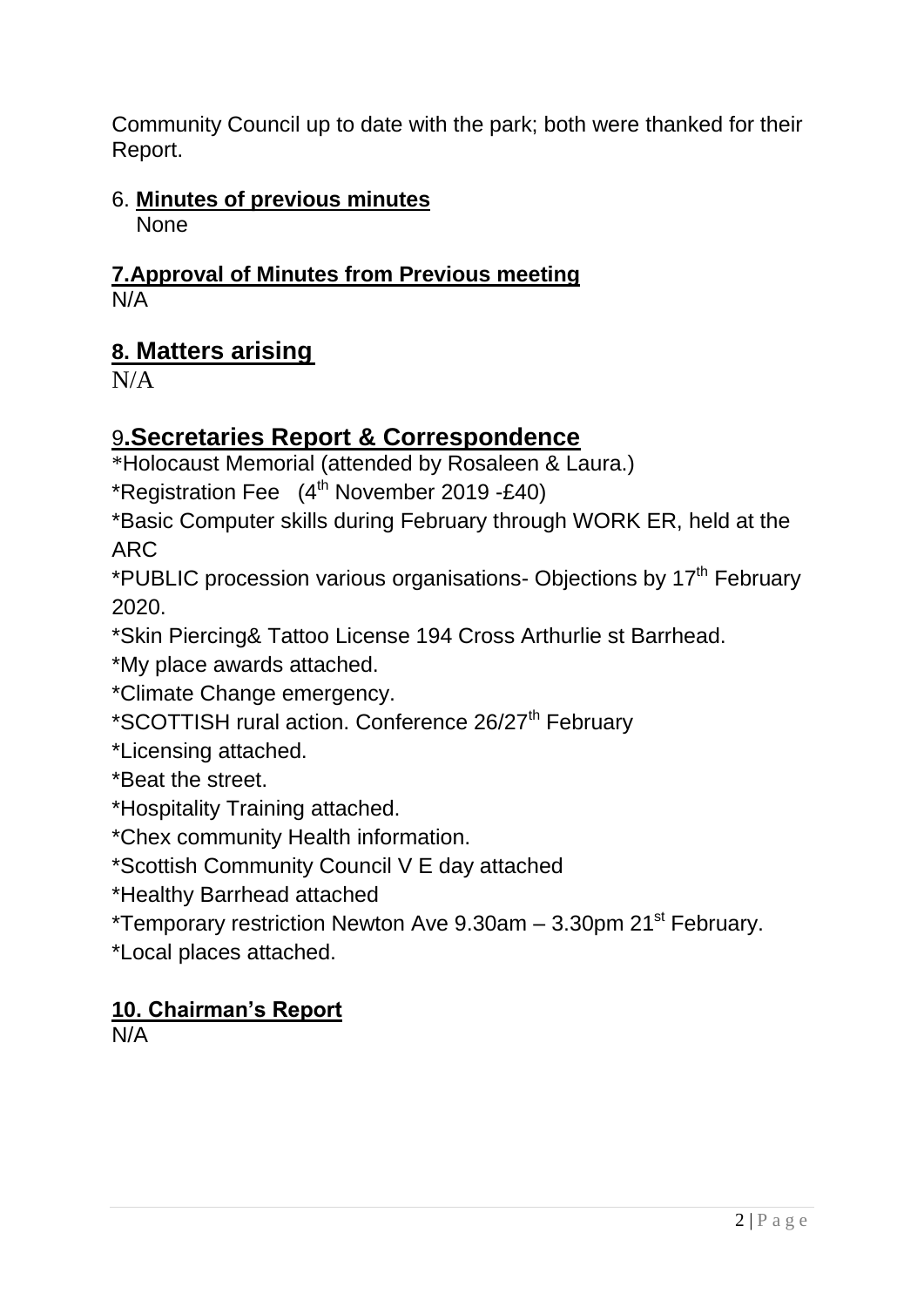### **11**. **Treasurers Report**

Updated Bank Balance £824.09 (6/2/2020)

12.Report from Delegated to External Bodies & Misc Reports.

#### **13. Committee Reports:**

Health, no reports it was agreed to reinstated the Health sub –group, request minutes from HSCP.

# **Planning & Licensing**

**East Renfrewshire Licensing Board meeting – 25th February, 2020 at 10a.m. Application for Major Variation**

#### **Dalmeny Park Hotel, Lochlibo Rd Barrhead G78 1lG**

#### **Application for Major Variation Killoch Bar, 89 Main Street, Neilston, G78 3NH**

# **AOCB**

\*The Secretary was asked to contact ERC on the following issues: Freedom of Information, with reference to the wall beside the small roundabout at Glasgow Rd, who is responsible for the wall, including the cost of building the wall initially.

\*Contact Environment Small roundabout at Glasgow Road, has it been built with correct specifications, Drivers have felt unsafe on approach from Glasgow.

\*

Flooding at Blackbyers Road, this road has suffered many years of flooding, however since new build which has been built on higher ground the water cannot expend across the grass area as has happened previously, is now cause car to become stuck and road being closed.

When is road works in Barrhead going to be completed in every area exiting Barrhead?